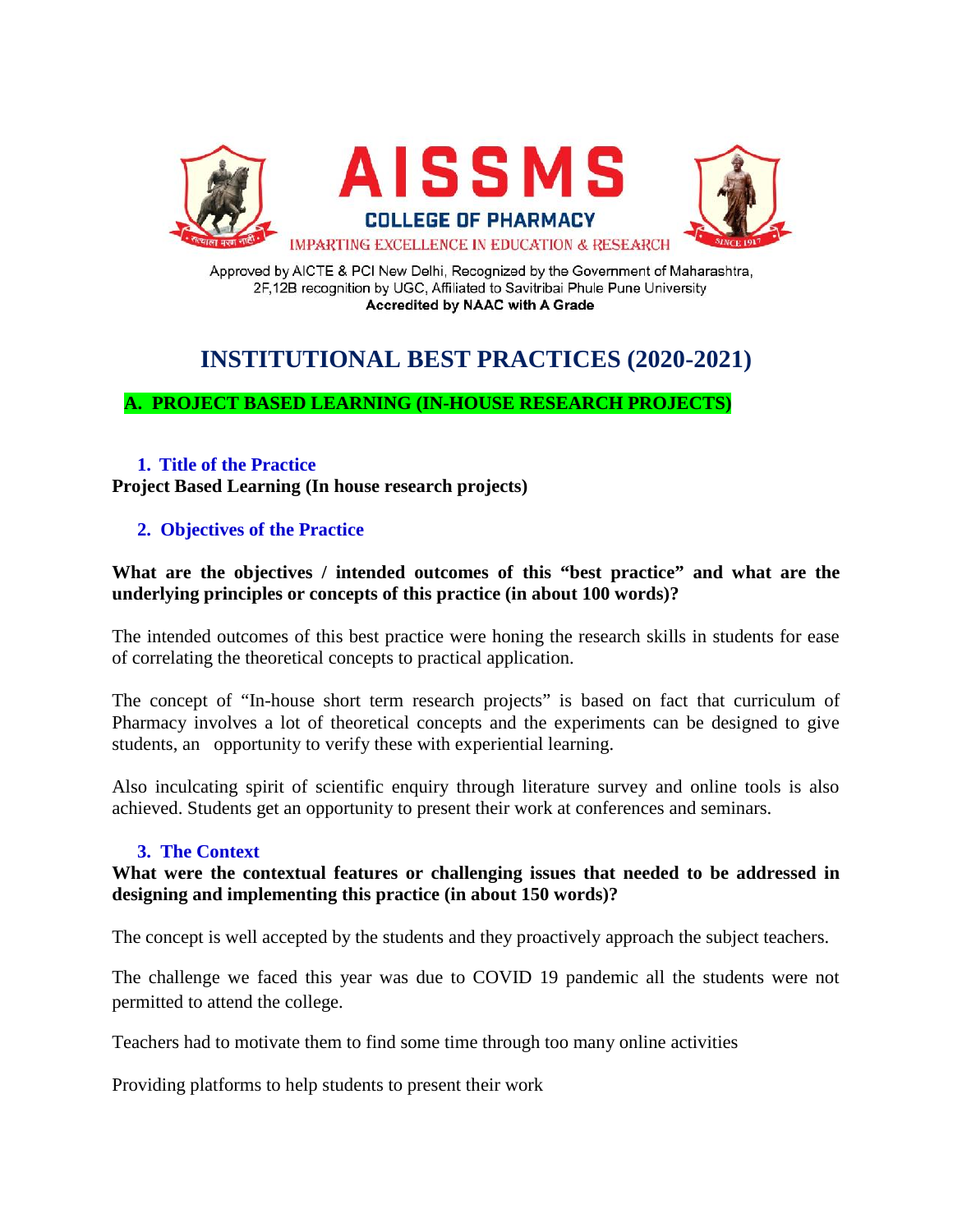# **4. The Practice**

# **Describe the practice and its uniqueness in the context of India higher education. What were the constraints / limitations, if any, faced (in about 400 words)?**

- Since practical work not possible we focussed our attention on getting students to do surveys or review articles in the subject areas relevant to current topics.
- Here the students (group of max 05) choose a teacher in subject area of their choice.
- After the approval from Hon. Secretary, students have to complete the work in given time frame without skipping online academic schedule.
- The report/outcome is submitted by Principal Investigator to the coordinators of activity
- The students were encouraged to present/ publish the work at different conferences or journals.
- College organize two research presentation competitions to provide the students a platform to present their work
	- 1) "Best in-house project competition" an annual event is organised for students of AISSMS college and winner group/team is given cash award
	- 2) A state level competition "SYNAPSE", which is a biannual event, is organised where students participate along with the students from other pharmacy colleges in Maharashtra.

These activities will resume as soon as offline academic will begin

- The students can mention the outcomes of these activities in their "Letters of recommendation (LORs)" which help them to seek admissions abroad for further studies.
- The best projects get an opportunity to participate in "Avishkar" the state level competition for innovative research, and represent the University at state level.

# **Uniqueness in the context of India higher education:**

Looking at the focus of government of India on inventions and innovations, the effort is a unique one which prepares the students to work on their ideas and develop them into a tangible product which is further tested by scientific evaluation at various platforms where it is presented.

# **5. Evidence of Success**

# **Provide evidence of success such as performance against targets and benchmarks, review results. What do these results indicate? Describe in about 200 words.**

The evidence of success of practice lies in

- Number of projects done (Research projects 01, Review projects done 31 and Survey projects done  $09 = 40$ ) and number of students (113) participated in 2020-21.
- The practice has continued uninterrupted since last 13 years and we could do it in pandemic also.
- Number of publications (26) and number of presentations (02) by students in the academic year 2020-21.
- Many students went for higher education (M Pharm/MBA) and some also went for higher education to countries such as USA, Canada with favorable impression created due to project work and the publication / presentations as an outcome of their research project.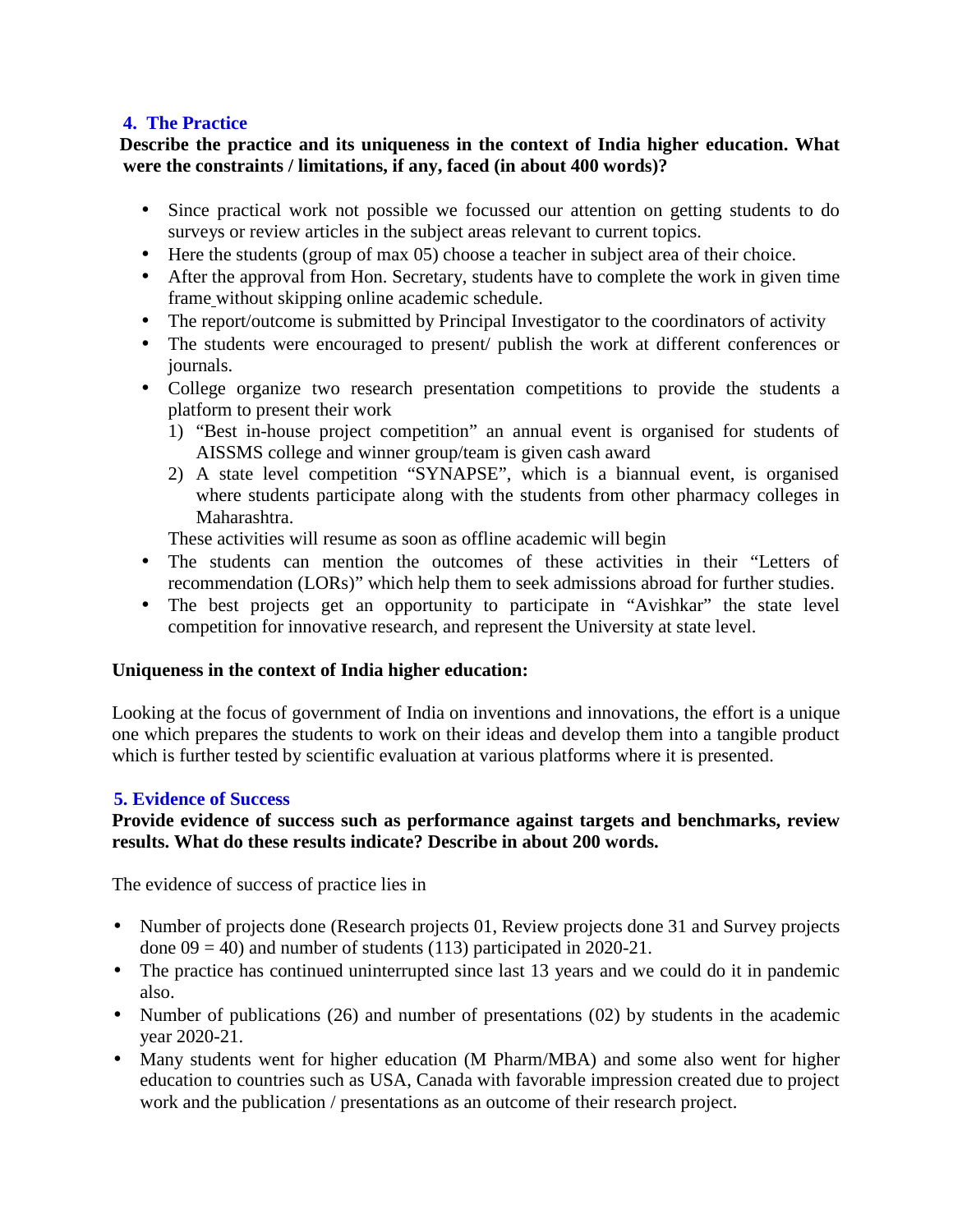# **6. Problems Encountered and Resources Required**

#### **Please identify the problems encountered and resources required to implement the practice (in about 150 words).**

Problems encountered are-

- 1. Initially motivating the students to undertake the projects.
- 2. The review/ survey has to be selected that will help the undergraduates to clearly understand topics of current interest.
- 3. Teachers today have to play the role of an educator, motivator and entertainer combined, rather than just a tutor. Most of the faculty members are a part of multiple departments/ committees and it becomes challenging for them to work with optimum efficiency in every department/ committee.

Problems were overcome by carefully planning the activities

#### **The resources required are-**

- 1. Internet facilities at students disposal
- 2. Time management by the students.

#### **7. Notes**

Please add any other information that may be relevant for adopting/ implementing the Best Practice in other institutions (in about 150 words).

The activity is very useful for implementation in other institutions as it encourages students to explore the theoretical concepts learnt, channelize their interest and get experiential learning.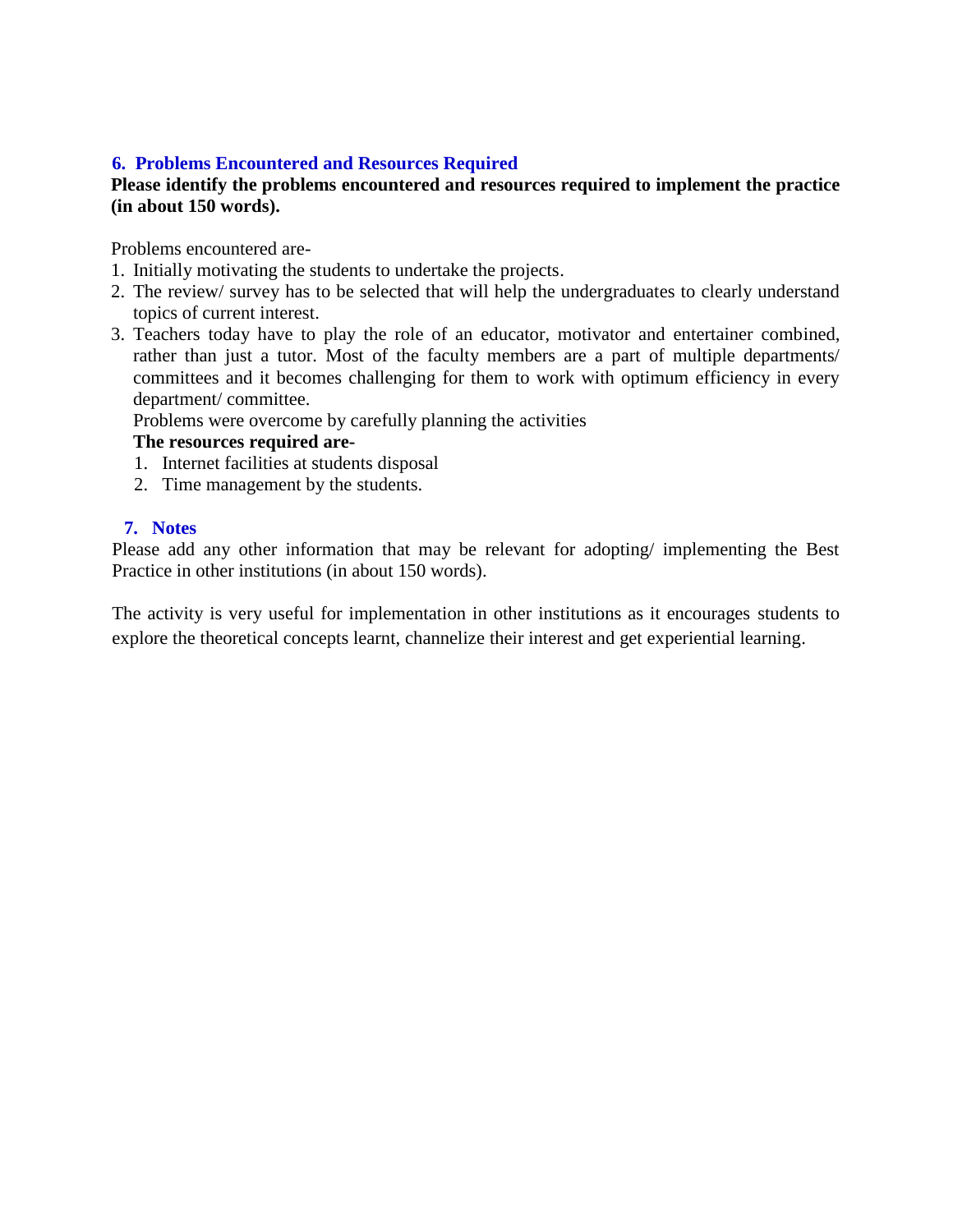

Approved by AICTE & PCI New Delhi, Recognized by the Government of Maharashtra, 2F,12B recognition by UGC, Affiliated to Savitribai Phule Pune University **Accredited by NAAC with A Grade** 

# **B. ALUMNI FOR ALMA MATER**

# **1. Title of the Practice ALUMNI FOR ALMA MATER**

#### **2. Objectives of the Practice**

**What are the objectives / intended outcomes of this "best practice" and what are the underlying principles or concepts of this practice (in about 100 words)?**

The objective of the practice is to make the apt use of expertise of alumni in different fields in order to update and upgrade the technical and skill-based attributes in the current students. The practice is aimed to improve overall contribution of Alumni in student and College development.

# **3. The Context**

#### **What were the contextual features or challenging issues that are needed to be addressed in designing and implementing this practice (in about 150 words)?**

The practice of Alumni contribution to current student's development was designed in context of:

Improving participation of alumni with faculty and students.

Enlightening the students about current pharmaceutical industry trends and needs.

Personality development of the students.

Career Guidance

Knowing the career opportunities in different fields in pharmaceutical sciences in India and abroad.

Assistance for higher studies in India and abroad.

Making current students aware of their social responsibility as healthcare professionals.

# **4. The Practice**

#### **Describe the practice and its uniqueness in the context of India higher education. What were the constraints / limitations, if any, faced (in about 400 words)?**

● The practice is designed in two steps; identifying the various disciplines of pharmaceutical industry.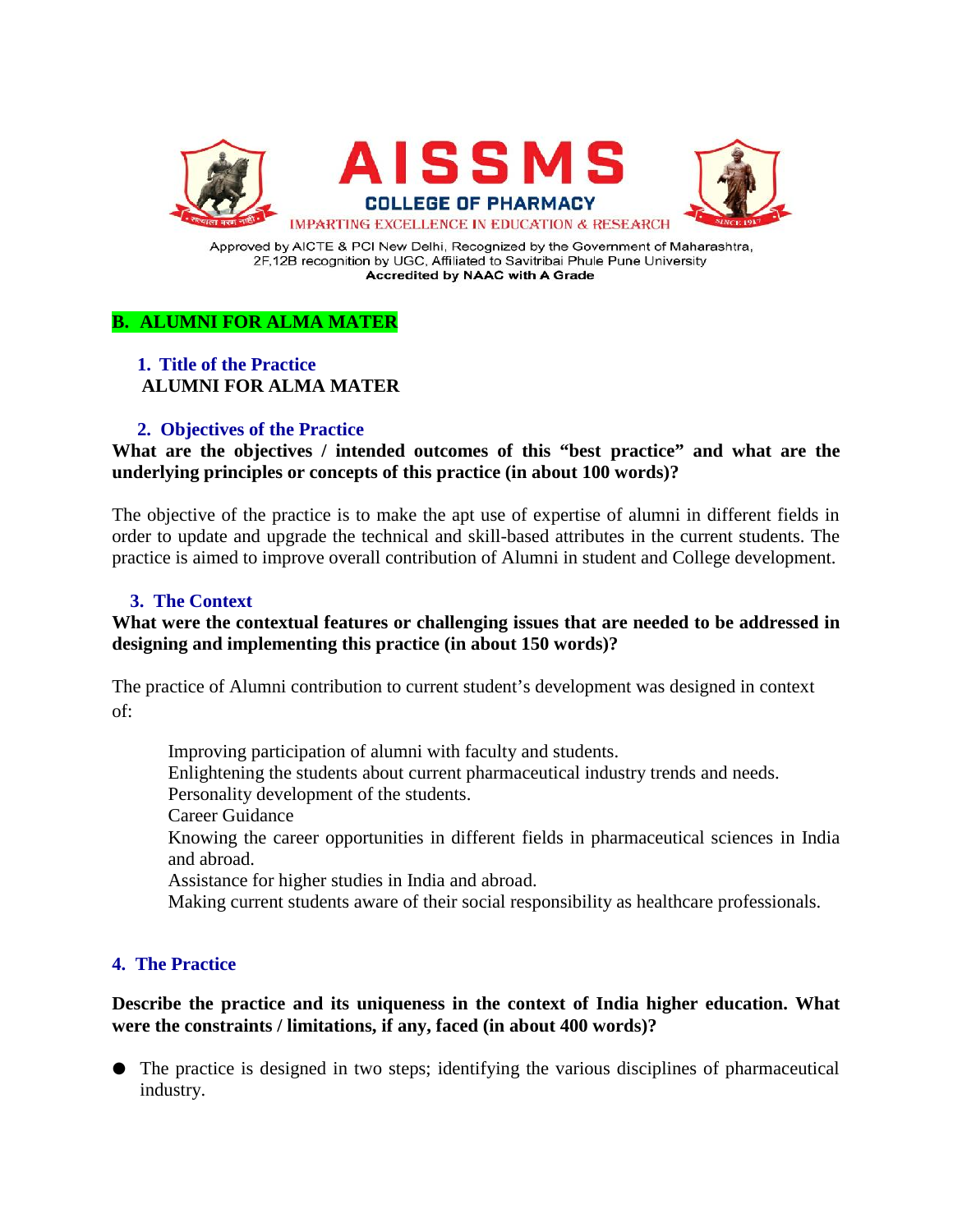- Creating the groups as per disciplines on alumni portal.
- Requesting each alumnus to share their views, inputs, upload recorded talk, lecture, video etc.
- Organizing video conferencing interactions with alumni and current students.
- Requesting alumni to write blogs for career guidance, importance of personality grooming etc.
- Creating different staff and student portfolios for the smooth planning and effective implementation of the activities planned.
- Based on needs, allotting the alumni mentors that alumni can guide them how to become self-sufficient, raise funds, do the part time job, online work on weekends, guide about different scholarships etc.
- Collecting regular feedback/testimony.
- Generating action plan for evaluation of long-term progress of each activity.

Many of the activities are run through AISSMS Pharma Graduates Association (APGA), which is registered with Registrar of Societies, Dist. Pune. Every year new **APGA working committee** is formed amongst current students from each class which work in consultation with Core committee members and APGA advisor (Staff member). The web portal https://alumni.aissmscop.com/ has been subscribed through Almashines which acts as bridge between alumni and current students as well as college staff.

#### **Uniqueness in the context of India higher education:**

- ❖ UNIOUENESS
	- Registered Association since 2007.
	- Alumni base is 22 years old which makes them experienced and base specialization in their respective fields.
	- Alumni and current students are in contact with each other through various initiatives taken up by APGA:
		- 1. Alumni portal (Almashines) which facilitates Alumni network along with the current students across the frame.
		- 2. Coffee and Conversation with Alumni on monthly basis.
		- 3. Sharing success stories and testimonials lectures, Alumni Achievements, job opportunities, current industrial updates.
	- Involvement in social and college activities.
	- Representation at various college/ admin bodies like IQAC, CDC, Institutional Innovation Council (start-up and incubation cell), APGA.
- ❖ CONSTRAINTS
	- Meagre Monetary contribution by Alumni.
	- Due to COVID-19 p[andemic Limited in person interactions of Alumni with current students.
	- Underutilization of Alumni in Training and Placements.